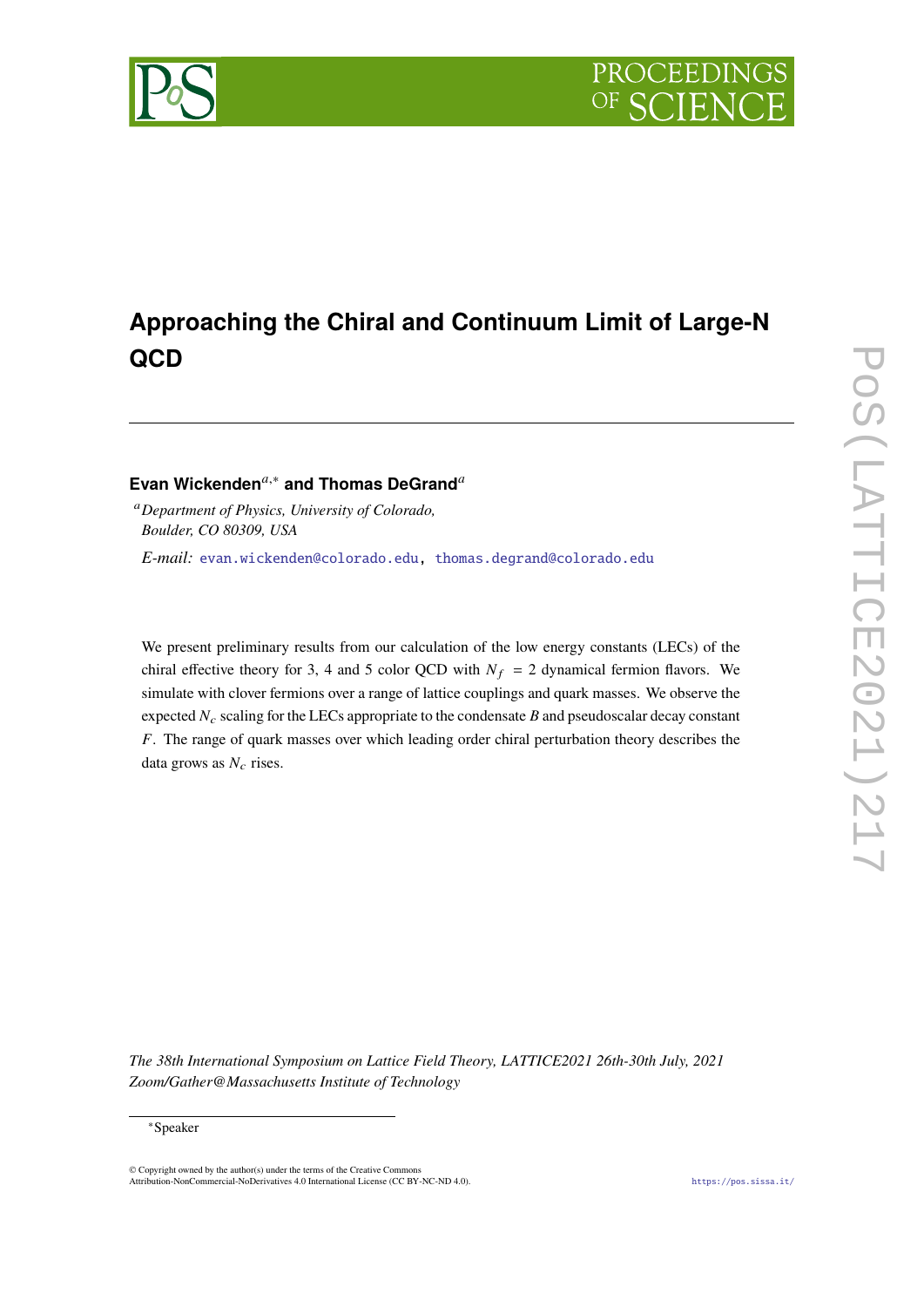# **1. Introduction**

The large  $N_c$  limit provides interesting insight into nonperturbative features of QCD [\[1–](#page-5-0)[3\]](#page-6-0). The lattice offers a means to test its predictions. The objective of our study is to simulate across  $N_c$  with  $N_f = 2$  flavors of dynamical fermions, measure the low energy constants (LECs) of chiral perturbation theory ( $\chi$ PT), and observe their  $N_c$  scaling. We aim to extrapolate our results to  $a \to 0$ and  $N_c \rightarrow \infty$ .

The results shown here are preliminary. We observe the expected  $N_c$  scaling for the leading LECs:  $B \sim N_c^0$  and  $F \sim N_c^{1/2}$ . A feature we observe is that the region of parameter space where  $\chi$ PT describes the data is larger at larger  $N_c$ . This is due to the fact that the chiral expansion may be written in terms of the parameter  $\xi = \frac{m_{\pi}^2}{8\pi^2 f_{\pi}^2}$ , which, because  $f_{\pi}^2 \sim N_c$ , is naturally suppressed at large  $N_c$ .

A large  $N_c$  study with  $N_f = 2$  flavors in the chiral and continuum limit is absent from the literature. A number of other approaches to the large  $N_c$  limit have been studied. Hernandez et al. considered the  $N_f = 4$  case with 3 – 6 colors at a single lattice spacing [\[4\]](#page-6-1). Bali et al. studied spectroscopy with 2-7 and 17 colors in the quenched approximation [\[5\]](#page-6-2). Using Eguchi-Kawai reduction, according to which finite-volume effects vanish as  $N_c \rightarrow \infty$ , Gonzalez-Arroyo and collaborators have performed studies at extremely large  $N_c$  [\[6\]](#page-6-3). Our goal is to make comparisons with these and other studies.

## **2. Wilson Chiral Perturbation Theory**

 $\chi$ PT has a set of LECs which characterize the quark mass dependence of quantities such as  $m_{\pi}^2$ ,  $f_{\pi}$ . Predictions for these observables through NNLO are present in the literature. They are typically presented using two different expansions: the x and  $\xi$  expansions, where

$$
x \equiv \frac{2Bm_q}{4\pi^2 F^2}, \qquad \xi \equiv \frac{m_\pi^2}{4\pi f_\pi^2} \tag{1}
$$

Using  $\xi$  rather than x amounts to a resummation of the chiral expansion. Careful studies in the SU(3) case with  $N_f = 2(+1)$  fermions demonstrate that the  $\xi$  expansion has better convergence properties, with the NNLO formulae describing lattice data to larger fermion or pseudoscalar masses [\[7](#page-6-4)[–9\]](#page-6-5). A theoretical justification for this behavior is that the NNLO chiral logs in the  $\xi$  expansion have smaller numerical coefficients than they do in the x expansion. Following these results, we work primarily with the  $\xi$  expansion. We plan to do fits with the x expansion as a consistency check.

QCD on the lattice has chiral symmetry explicitly broken by both nonzero quark mass and nonzero lattice spacing. Wilson Chiral Perturbation Theory ( $W_{\chi}$ PT) enhances chiral perturbation theory at the level of the effective Lagrangian by introducing operators with an explicit dependence on lattice spacing. These operators arise from the Symanzik action for QCD via a spurion analysis. Using the power counting scheme  $\delta \sim p^2 \sim m_q \sim a$ , Bar, Rupak and Shoresh derive the effective chiral Lagrangian for Wilson-type fermions through  $O(\delta^2)$  [\[10\]](#page-6-6). The NLO W<sub>X</sub>PT predictions for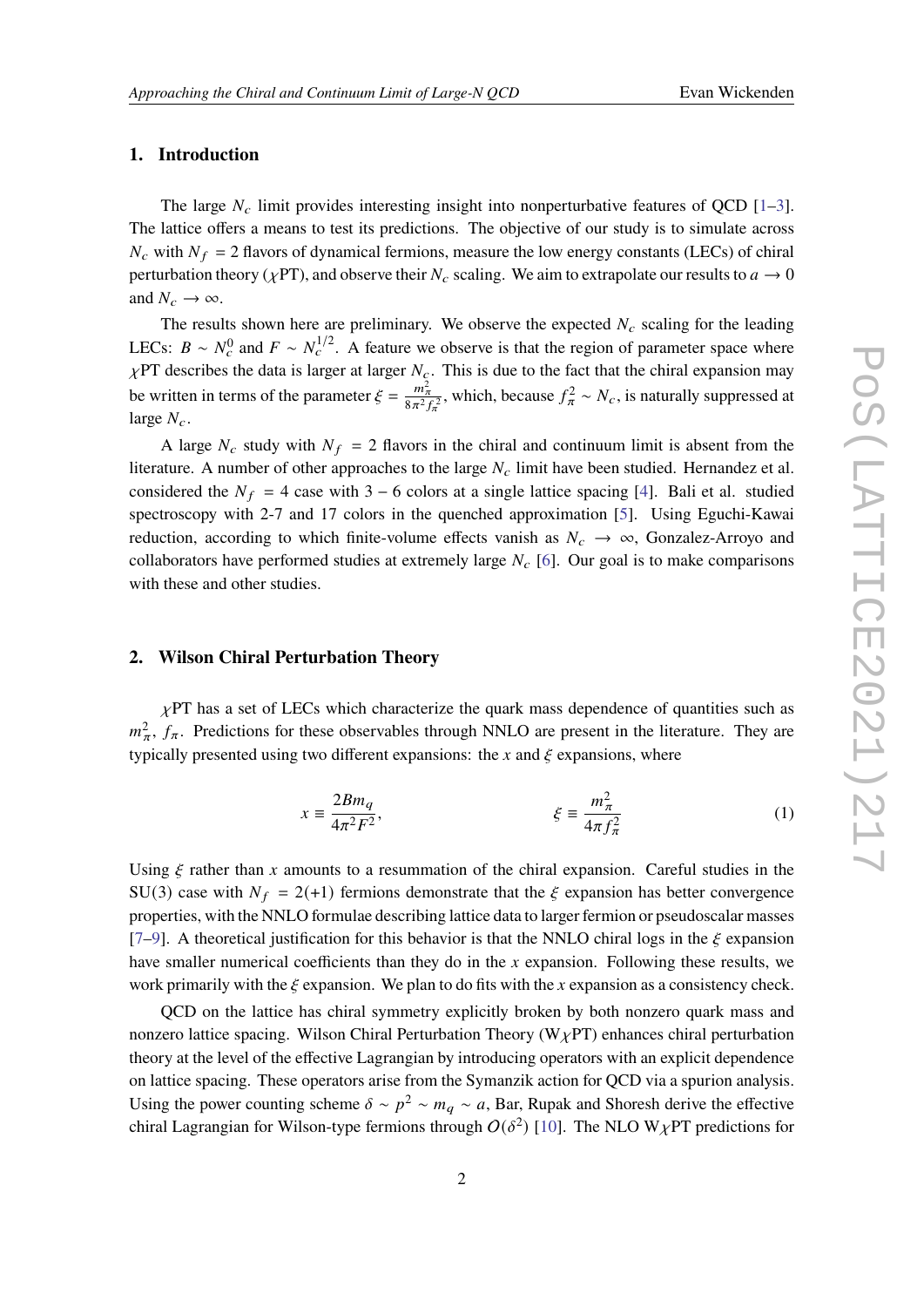$m_{\pi}^2/m_q$  and  $f_{\pi}$  are:

$$
\frac{m_{\pi}^{2}}{m_{q}} = 2B(1 + \frac{1}{2}\xi \log \xi) + L_{M}\xi + W_{q}a + \tilde{W}_{qq}\frac{a^{2}}{\xi}
$$
  

$$
f_{\pi} = F(1 - \xi \log \xi) + L_{f}\xi + W_{F}a.
$$
 (2)

The  $W$ 's are the correction terms due to the use of Wilson fermions.

We use the Wilson flow parameter  $t_0$  to set the scale.  $t_0$  depends on the bare parameters in the simulation, and thus on measured observables. The dependence of the gradient flow scale  $t_0$  on  $m_{PS}^2$  was described by Bar and Golterman [\[11\]](#page-6-7). Using a  $t_0$  which is mass-dependent (as was done by Ref. [\[12\]](#page-6-8)) does not alter the chiral logarithms, but it does affect the  $L_i$ 's in Eq. [2.](#page-2-0) We need a mass-independent definition of a lattice spacing, which we obtain by interpolating  $m_\pi^2 \sqrt{t_0}$  versus  $t_0$ to 0.15 for our data at a given  $\beta$ .

We match scales across  $N_c$  in the commonly - used way, taking

<span id="page-2-0"></span>
$$
t_0^2 \langle E(t_0) \rangle = C(N_c) \tag{3}
$$

with

$$
C(N_c) = C\left(\frac{3}{8}\frac{N_c^2 - 1}{N_c}\right),\tag{4}
$$

and  $C = 0.3$  the usual value used in  $SU(3)$ . Our data span a range of  $t_0 = 1$  to 3 or so, corresponding (with an  $SU(3)$  value of  $\sqrt{t_0} \sim 0.15$  fm) to  $a = 0.09 - 0.15$  fm.

## **3. Simulation and Analysis Methodology**

We use the HMC algorithm with the Wilson gauge action with nHYP links and clover fermions [\[13\]](#page-6-9). We have mostly simulated on  $16<sup>3</sup> \times 32$  lattices, with a few  $24<sup>3</sup> \times 32$  volumes used as cross checks. For each data point, we collected between 400 and several thousand trajectories, keeping every 10th configuration for measurements. A jackknife analysis is used to obtain errors on and correlations between lattice observables. By increasing the number of deletions and monitoring how the errors grow, we can roughly estimate how autocorrelated the data are, and find them to be minimally so. We discard at least the first hundred trajectories for thermalization, and further test for thermalization by walking out the minimum trajectory and watching for drifting observables. Most of the data points included in our analysis have  $m_{\pi}L > 4$ ; a few are slightly below this threshold. The Python package gvar is used to automatically track errors and correlations, alongside lsqfit for correlated nonlinear least squares fitting [\[14,](#page-6-10) [15\]](#page-6-11).

Pion masses, decay constants and Axial Ward Identity quark masses are all determined in the usual way of fitting correlators to hyperbolic functions. As a way to reduce systematic errors associated with choosing fit ranges, we employ Neil and Jay's Bayesian model-averaging method [\[16\]](#page-6-12). This weights each fit proportionally to  $e^{-\chi^2/2+N}$ , where N is the number of points included in the fit, which balances a small chi-squared against a larger fit range.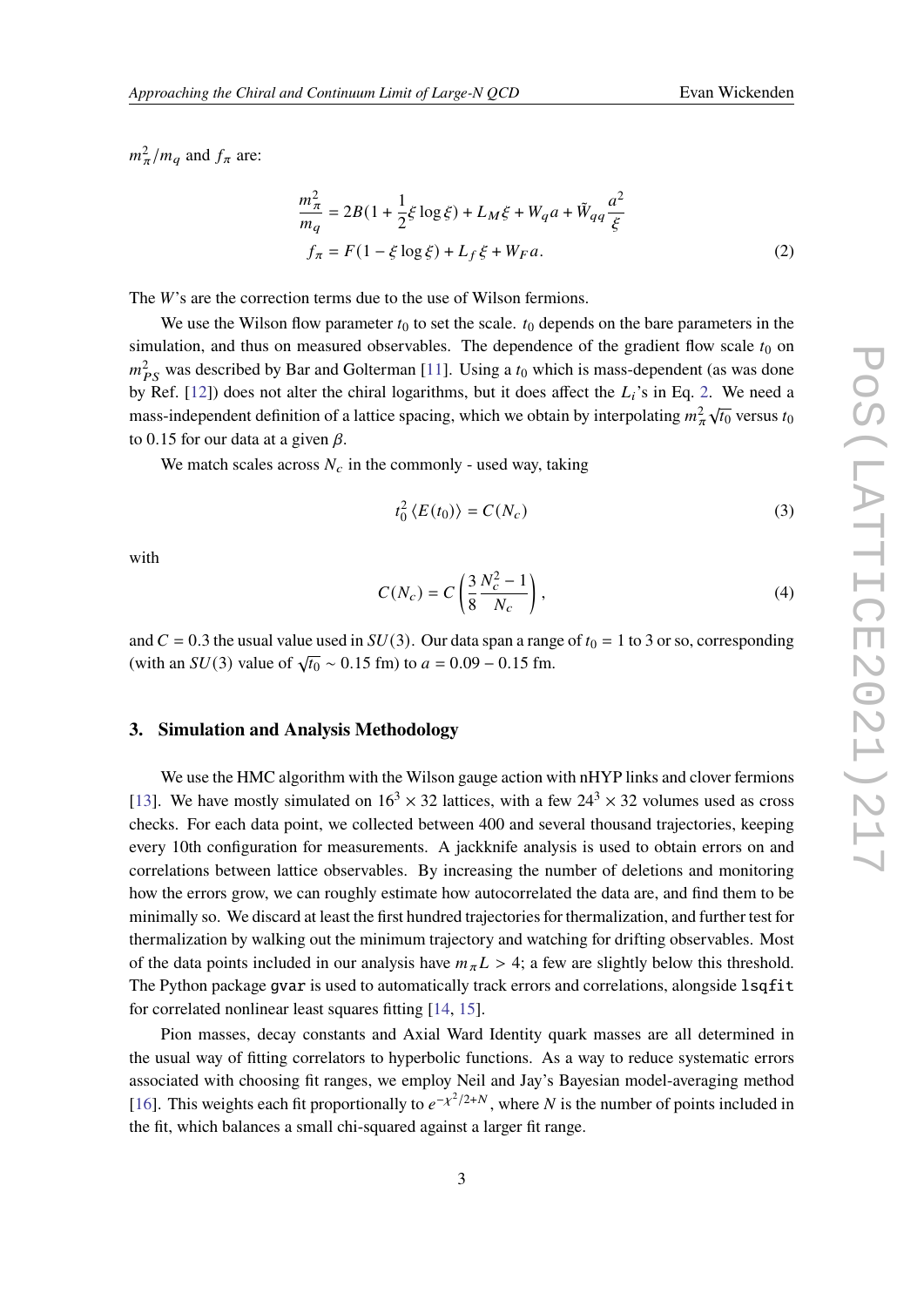# **4. Chiral Fits**

In Fig. [1](#page-4-0) we present plots of  $m_\pi^2$  $\sqrt{t_0}/m_q$  and  $f_\pi \sqrt{t_0}$  versus  $\xi$  for 3, 4, and 5 colors. We fit these to standard NLO  $\chi$ PT at each lattice spacing (i.e. neglecting the Wilson terms), and in Fig. [2](#page-5-1) plot the *a*-dependence we obtain in B, F,  $L_M$ , and  $L_F$ .

### **5. Analysis**

The plots for  $F$  and  $L_F$  show small a dependence and appear to extrapolate to a common value of  $\sqrt{t_0} \sqrt{3/N_c} F \sim 0.07 - 0.08$  or  $\sqrt{3/N_c} F \sim 90 - 100$  MeV (recall we are working in a convention where  $f_{\pi} \sim 131$  MeV), or  $\sqrt{3/N_c}F \sim 60$ - 70 MeV in the "93 MeV"  $f_{\pi}$  convention. This is a reasonable number, according to the tables in Ref. [\[7\]](#page-6-4).  $\sqrt{t_0}B$  has larger  $a-$  dependence, but a value of  $\sqrt{t_0}B \sim 2.0 - 2.4$  gives  $\Sigma^{1/3} \sim 250$  MeV, again not an unreasonable value.

The above plots also convey a novel feature of this project: the chiral limit becomes easier at larger  $N_c$ , in that a constant range of  $\xi$  corresponds to a much wider range of  $m_q$ . Again, this is simply due to the fact that  $\xi \sim m_{\pi}^2/f_{\pi}^2 \sim m_q/N_c$ . This is nevertheless very useful, since it means that at larger  $N_c$ , one can obtain good chiral data while staying further away from the computational challenges of very light dynamical quarks.  $\xi$  also governs the size of finite volume effects, so these are also reduced at larger  $N_c$ . In Fig. [2,](#page-5-1) one can see the LECs are much better determined for 5 colors than 4 or 3 (and they appear to have less lattice spacing dependence), despite arising from fewer net trajectories. At three colors, on a  $16<sup>3</sup> \times 32$  lattice, we are squeezed between finite volume effects and keeping  $\xi$  small enough for good fits to NLO chiral formulae. In fact, the bottleneck to our project is  $N_c = 3$ , which is of course much less interesting than  $N_c > 3$  due to the availability of much better data by other collaborations. We only need it to cross check our results. For this reason we have found it necessary to begin running on  $24^3 \times 32$  lattices.

#### **6. Conclusion**

In this project we aim to make continuum predictions for the low energy constants of chiral perturbation theory with  $N_f = 2$  dynamical fermions. We aim to assess how well large  $N_c$ predictions describe the physical SU(3) case and to compare our results with other approaches to the large  $N_c$  limit, namely studies with different fermion content—different  $N_f$ 's and/or different representations.

We have so far only used the next-to-leading order prediction of  $SU(N_f)$  Wilson chiral perturbation theory, with the standard power counting scheme  $\delta \sim p^2 \sim m_q \sim a$ . In the large  $N_c$  limit, the axial anomaly vanishes and the  $\eta$  meson recovers its status as a Goldstone boson, so  $U(N_f)$   $\chi$ PT becomes the correct low-energy description of QCD. Considering alternative power counting schemes, NNLO predicitons, and  $U(N_f)$   $\chi$ PT are directions for future study.

Data collection and analysis continue. The goal remains first  $SU(2) \times SU(2)$  fits at each  $N_c$ , then global  $U(2) \times U(2)$  fits incorporating all data across  $N_c$ .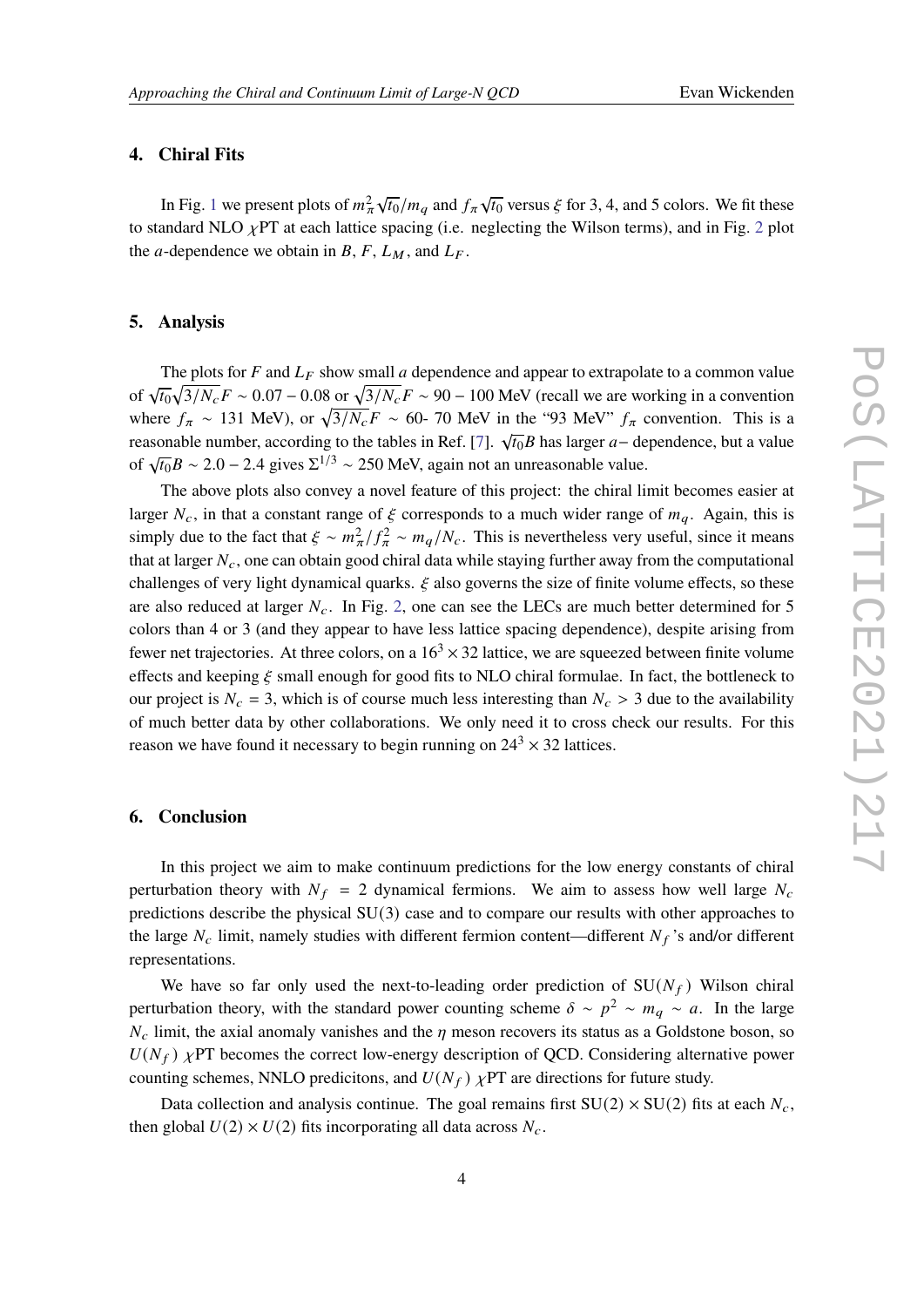<span id="page-4-0"></span>

**Figure 1:** Left: pion decay constant scaled by  $\sqrt{t_0}\sqrt{3/N_c}$  for 3,4,5 colors. Right: squared pion mass divided by AWI quark mass (again scaled by  $\sqrt{t_0}$ ). The lines and colored bands show the results of NLO  $\chi$ PT fits to by AWI quark mass (again scaled by  $\sqrt{t_0}$ ). The lines and colored bands show the results of NLO  $\chi$ PT f the individual  $\beta$  values, neglecting the  $W_i$ 's in Eq. [2.](#page-2-0)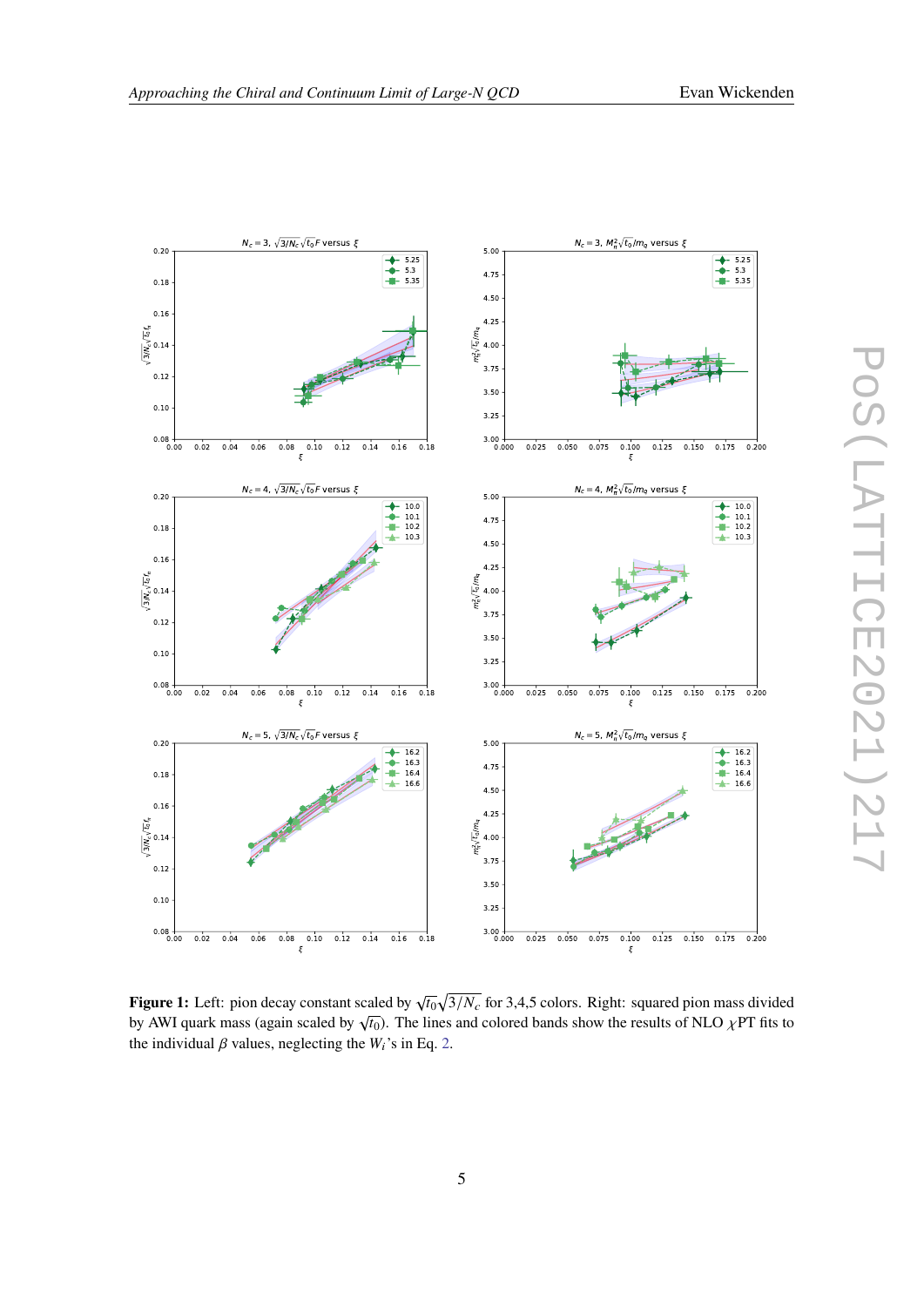<span id="page-5-1"></span>

**Figure 2:** Preliminary plots of B, F,  $L_M$ ,  $L_F$  (all in units of  $\sqrt{t_0}$ ) versus  $a^2/t_0$ . F is scaled by  $\sqrt{3/N_c}$ . Blue points are SU(3), orange points SU(4), green points SU(5).

# **Acknowledgments**

This material is based upon work supported by the U.S. Department of Energy, Office of Science, Office of High Energy Physics under Award Number DE-SC-0010005. Some of the computations for this work were also carried out with resources provided by the USQCD Collaboration, which is funded by the Office of Science of the U.S. Department of Energy using the resources of the Fermi National Accelerator Laboratory (Fermilab), a U.S. Department of Energy, Office of Science, HEP User Facility. Fermilab is managed by Fermi Research Alliance, LLC (FRA), acting under Contract No. DE- AC02-07CH11359. Our computer code is based on the publicly available package of the MILC collaboration [\[17\]](#page-6-13). The version we use was originally developed by Y. Shamir and B. Svetitsky.

# **References**

- <span id="page-5-0"></span>[1] G. 't Hooft, Nucl. Phys. B **72**, 461 (1974) doi:10.1016/0550-3213(74)90154-0
- [2] G. 't Hooft, Nucl. Phys. B **75**, 461 (1974). doi:10.1016/0550-3213(74)90088-1